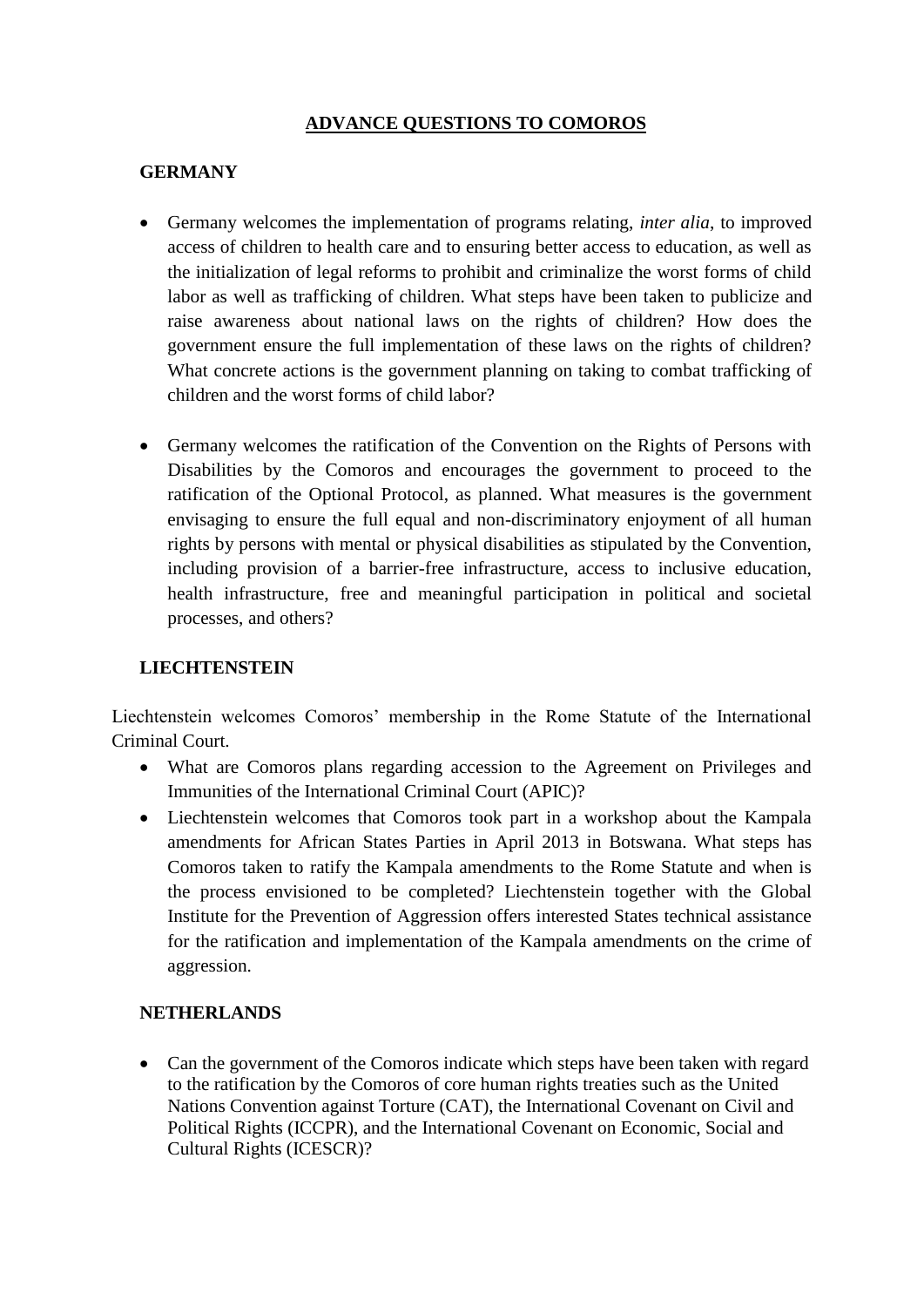- What measures does the government of the Comoros take to combat the recent increase in sexual and domestic violence against women and girls?
- How does the government of the Comoros aim to increase gender equality, including income-equality and increased participation of women at decision-making levels in public and political functions?

# **UNITED KINGDOM**

- How does Comoros plan to protect religious freedom and prevent discrimination against Christians and Shia Muslims?
- A recent UN High Commissioner for Human Rights (OHCHR) report stated that access to justice posed a real challenge for Comorians (lawyers' fees and the centralisation of courts). What plans does Comoros have to improve this situation, especially for the poorest plaintiffs?
- Comoros has signed certain key Human Rights conventions such the International Covenant on Civil and Political Rights and the International Covenant on Economic, Social and Cultural Rights (both in 2008) as well as the UN Convention against Torture (in 2000). However, these have yet to be ratified. When is this likely to happen?
- Although 20 percent of Ministerial positions are held by women, Comorian women still suffer from widespread domestic violence. How does Comoros intend to tackle this problem?
- A recent United Nations Office on Drugs and Crime (UNODC) report declared that Comoros does not meet international standards for secure and human prison capacity. It described prison buildings as failing to meet even the most basic standards of hygiene and decency. What plans does Comoros have to rectify this situation?

# **UNITED KINGDOM**

- How does Comoros plan to protect religious freedom and prevent discrimination against Christians and Shia Muslims?
- A recent UN High Commissioner for Human Rights (OHCHR) report stated that access to justice posed a real challenge for Comorians (lawyers' fees and the centralisation of courts). What plans does Comoros have to improve this situation, especially for the poorest plaintiffs?